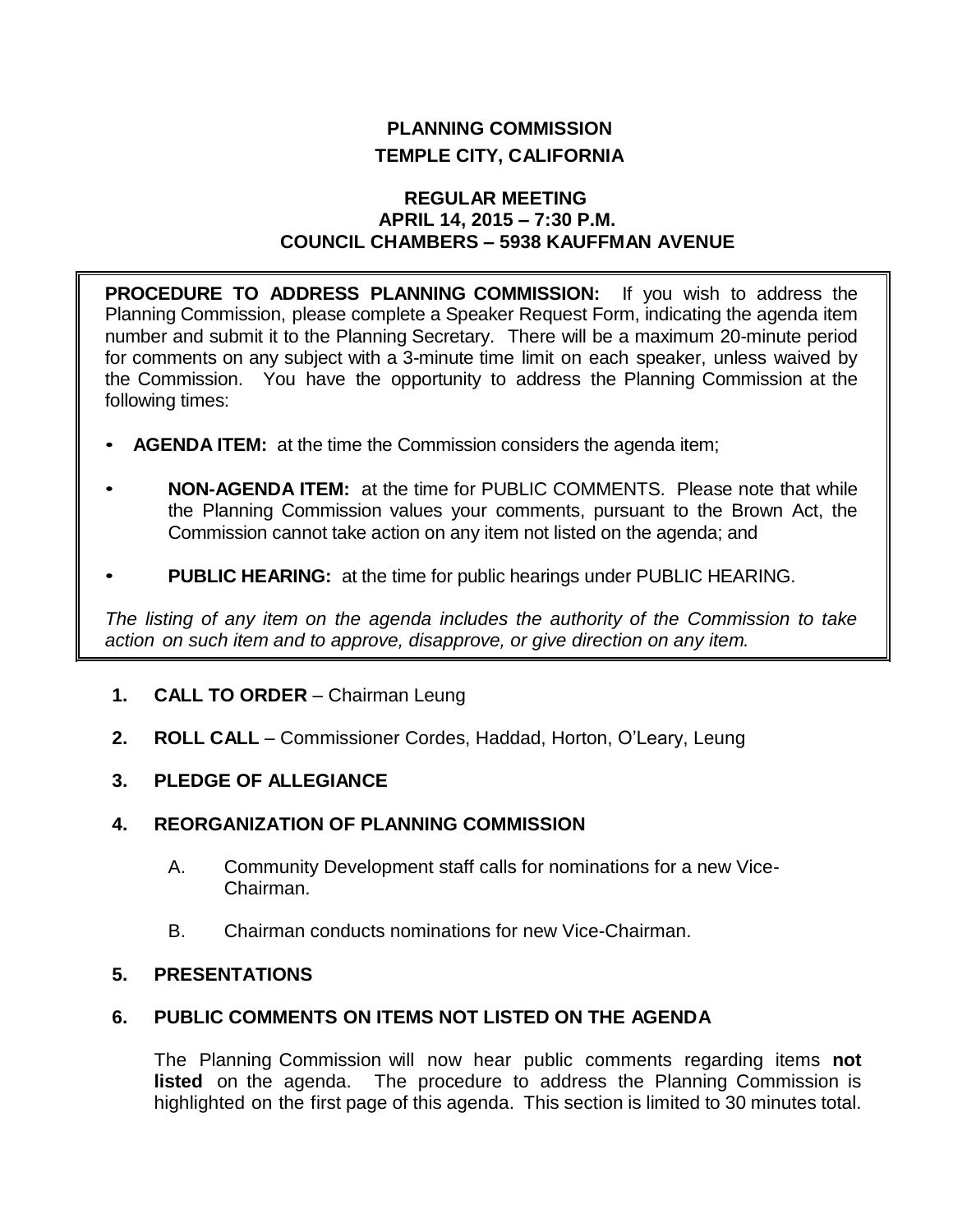Planning Commission Agenda April 14, 2015 Page 2 of 5

## **7. CONSENT CALENDAR**

All Consent Calendar items may be approved in a single motion as recommended unless removed for further discussion. If members of the Planning Commission or persons in the audience wish to discuss any matters listed on the Consent Calendar, please address them at this time.

Recommendation: Approve Item A per recommendations.

## A. APPROVAL OF MINUTES

The Planning Commission is requested to review and approve:

1) Minutes of the [Planning Commission Meeting](http://ca-templecity.civicplus.com/DocumentCenter/View/2917) of February 24, 2015.

#### B. APPROVAL OF MINUTES

The Planning Commission is requested to review and approve:

1) Minutes of the [Planning Commission Meeting](http://ca-templecity.civicplus.com/DocumentCenter/View/2918) of March 24, 2015.

## **8. PUBLIC HEARING**

A. [A Conditional Use Permit for the installation of a freestanding, changeable copy](http://ca-templecity.civicplus.com/DocumentCenter/View/2915)  [sign.](http://ca-templecity.civicplus.com/DocumentCenter/View/2915)

The subject property is the site of Saint Luke the Evangelist Church located on the northwest corner of Broadway and Cloverly Avenue. The site is approximately five acres and is improved with five buildings and a total floor area of 49,849 square feet. The site is zoned R-1 and is designated Institutional by the General Plan Land Use Map.

| Location:               | 5521 Cloverly Avenue   |  |
|-------------------------|------------------------|--|
| File Number:            | 150000089              |  |
| Applicant:              | <b>Yvette Jefferys</b> |  |
| <b>Project Planner:</b> | <b>Hesty Liu</b>       |  |

Recommendation:

- 1) Open the Public Hearing item;
- 2) Accept any public testimony; and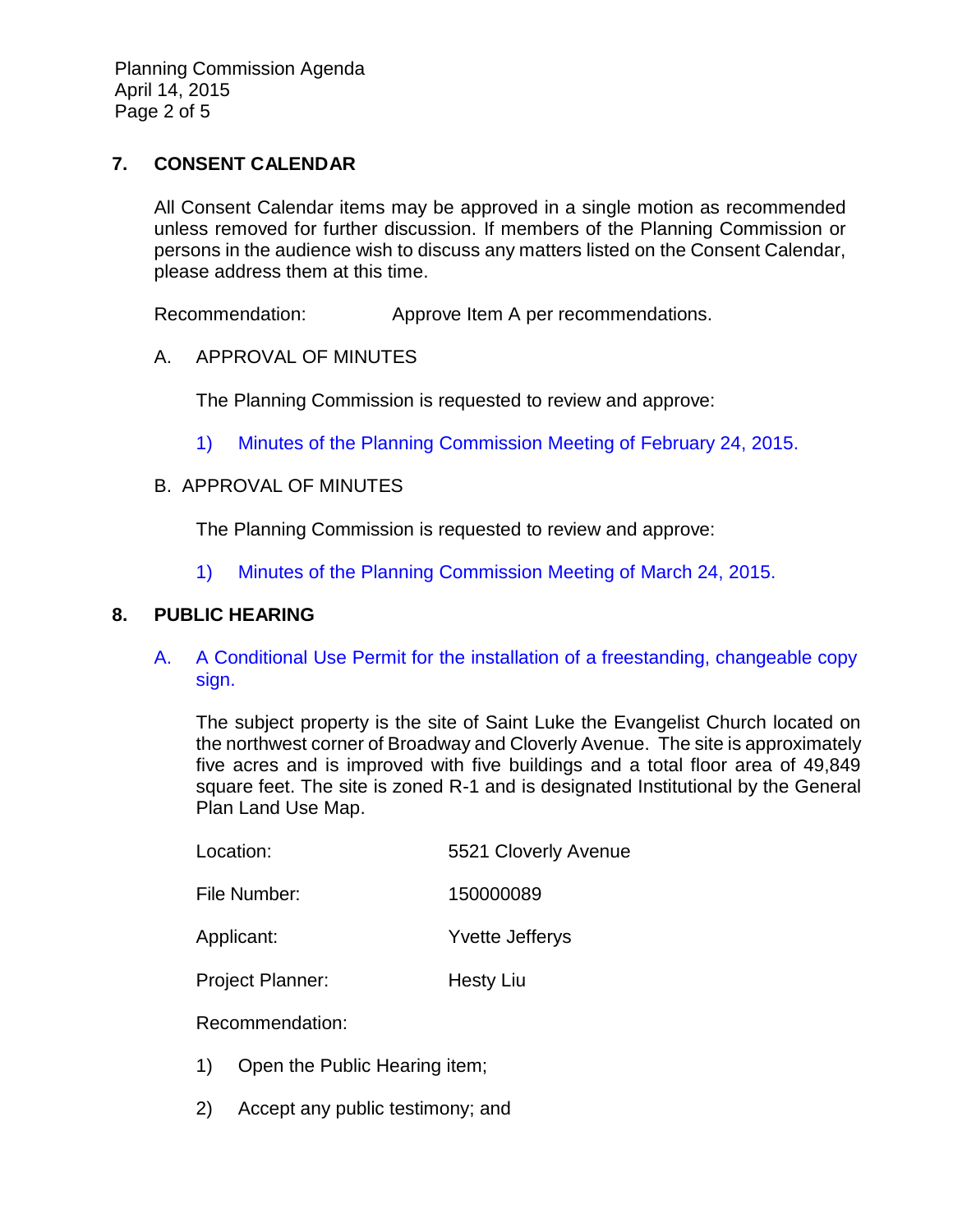- 3) Recommend that the Planning Commission approve the project.
- B. [A request for a Zone Variance for an addition that would connect the house to an](http://ca-templecity.civicplus.com/DocumentCenter/View/2916)  [existing detached two-car garage with setbacks of two feet one inch to the north](http://ca-templecity.civicplus.com/DocumentCenter/View/2916)  [property line and two feet four inches to the east property line.](http://ca-templecity.civicplus.com/DocumentCenter/View/2916)

The subject property is located in a single-family residential neighborhood on Olive Street close to the cross street of Halifax Road. The property has a width of 50 feet and depth of 103 feet, totaling 5,150 square feet; and is currently improved with a 1,175 square foot single-family dwelling and a detached two-car garage attached by an enclosed patio. The City's building records show approval for a patio cover from 1968, but the property owner stated that the enclosed patio will be removed to construct the proposed family room. The site is zoned R-1 and is designated Single-Family residential by the General Plan Land Use Map.

| Location:               | 10415 Olive Street |  |  |
|-------------------------|--------------------|--|--|
| File Number:            | 150000023          |  |  |
| Applicant:              | Chao Sheu Wong     |  |  |
| <b>Project Planner:</b> | <b>Adam Gulick</b> |  |  |

Recommendation:

- 1) Open the Public Hearing item;
- 2) Accept any public testimony; and
- 3) Recommend that the Planning Commission approve the project.

## **9. UNFINISHED BUSINESS** – None

- **10. NEW BUSINESS** None
- **11. COMMUNICATIONS** None

## **12. UPDATE FROM COMMUNITY DEVELOPMENT DIRECTOR**

## **13. COMMISSION ITEMS SEPARATE FROM THE COMMUNITY DEVELOPMENT DIRECTORS REGULAR AGENDA**

A. COMMISSIONER CORDES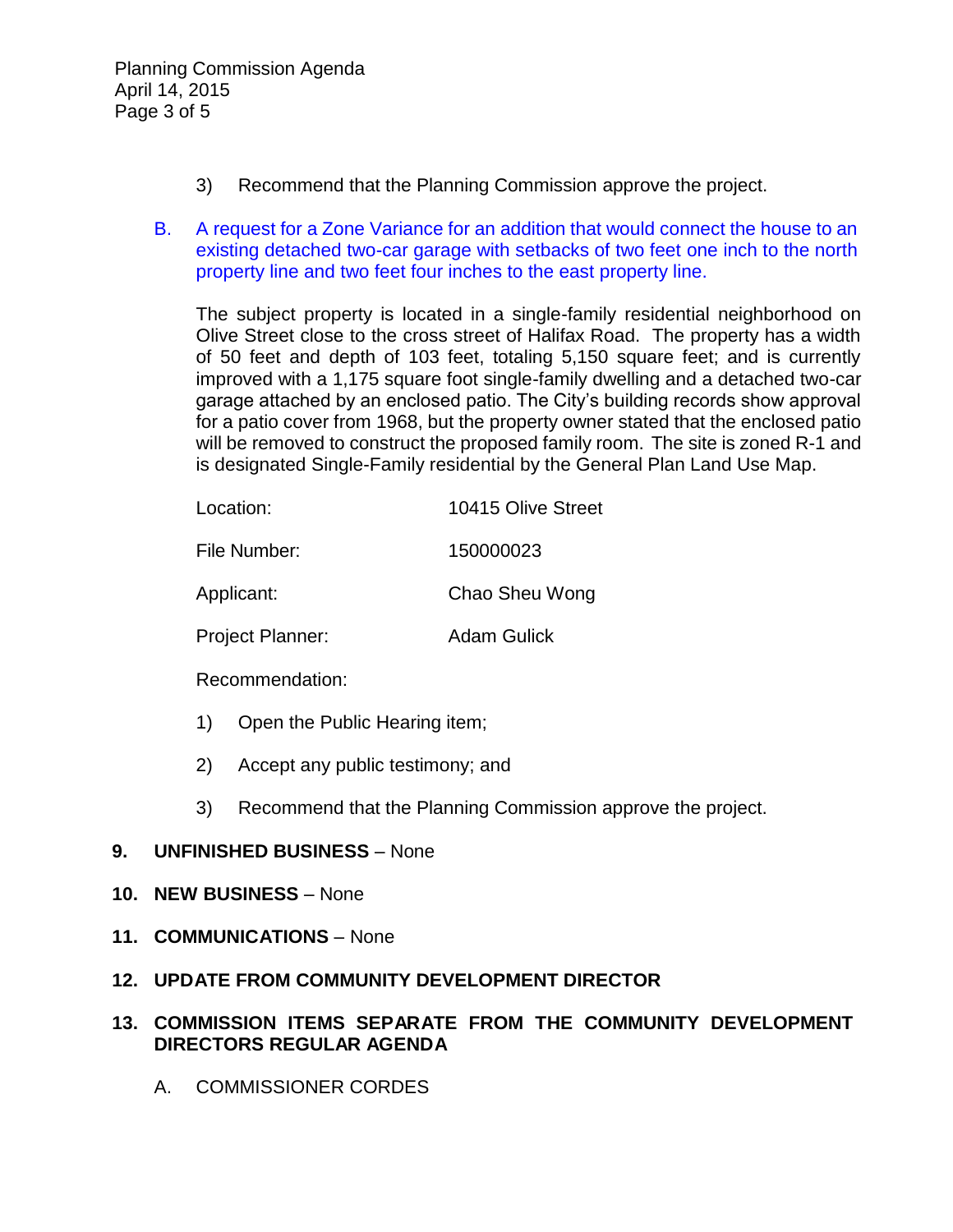Planning Commission Agenda April 14, 2015 Page 4 of 5

- B. COMMISSIONER HORTON
- C. COMMISSIONER O'LEARY
- D. VICE-CHAIRMAN CURRAN
- E. CHAIRMAN LEUNG

The Planning Commission will now hear additional public comments regarding items **not listed** on the agenda. The procedure to address the Planning Commission is highlighted on the first page of this agenda.

#### **14. ADJOURNMENT**

#### **NEXT REGULAR MEETING OF:**

| <b>CITY COUNCIL</b>                       | 7:30 P.M. APRIL 21, 2015 |
|-------------------------------------------|--------------------------|
| <b>PLANNING COMMISSION</b>                | 7:30 P.M. APRIL 28, 2015 |
| <b>PARKS &amp; RECREATION COMMISSION</b>  | 7:30 P.M. APRIL 15, 2015 |
| <b>TRANSPORTATION &amp; PUBLIC SAFETY</b> |                          |
| <b>COMMISSION</b>                         | 7:30 P.M. APRIL 22, 2015 |
| PUBLIC ARTS COMMISSION                    | 7:00 P.M. MAY 11, 2015   |

Notice: Staff reports or other written documentation relating to each item of business of this Agenda are available for viewing on the City's website at www.templecity.us and are on file in the Office of the Planning Division located at City Hall, 9701 Las Tunas Drive, Temple City, California, and available for review during regular office hours. Written documentation submitted to the Planning Commission after distribution of the agenda packet can be obtained at the Planning Division Office during regular office hours.

In compliance with the Americans with Disabilities Act, if you need special assistance to participate in this meeting, please contact the Planning Secretary at (626) 285-2171. Notification 48 hours prior to the meeting will enable the City to make reasonable arrangements to ensure accessibility to this meeting.